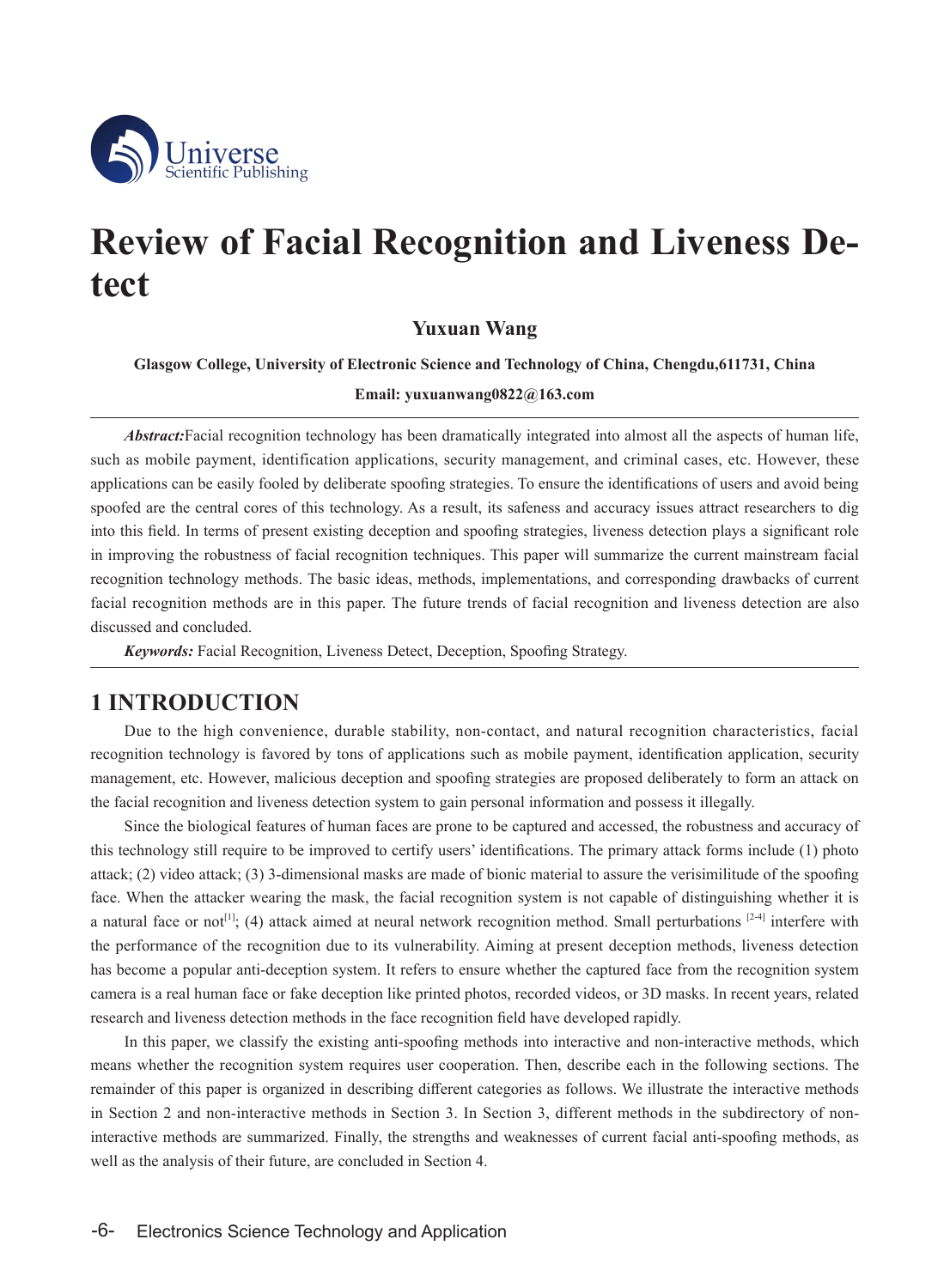# **2 INTERACTIVE METHODS**

One way to confirm the liveness of the system user is through motion detection. It requires users to make corresponding actions within a specified time following the instructions displayed on the user interface, like turning the head, eye blinking, etc. In the interactive system of the preset action set, the subject can prove that it is a real face by making corresponding actions within the specified time according to the system requirements. This method prevents the 2D spoofing strategies successfully since static printed photos and pre-recorded videos cannot perform the randomly selected behaviors. Literature<sup>[5]</sup> calculates the area of the eye area and measures the teeth' HSV (Hue Saturation Value). The system then determines whether the user blinks, opens the mouth or not. Experiments have proved that attacker must use dynamic mouth and eyes to bypass the recognition which led to drastic changes in the facial structure. Although this method has a high recognition rate and can prevent photo and video deceptions, it requires a high degree of user cooperation without good user experience.

# **3 NON-INTERACTIVE METHODs**

In reality, human faces are not absolutely static. It has various motions and micro-expressions. In terms of noninteractive methods, the liveness detection is executed without users' cooperation and consciousness. Many types of non-interactive methods are based on human face physical features<sup>[6]</sup>, like texture, geometry, reflection rate, etc. These sub-classified strategies are illustrated in the following sections.

#### **3.1 OPTICAL FLOW METHODS**

The optical flow is the homeopathic movement of pixels. After relevant calculations, a collection of motion vectors (i.e., sports fields) of scenes or objects in the three-dimensional world coordinates in the image sequence can be obtained. Since the human face is a three-dimensional structure, its optical flow motion is quite different from that of the two-dimensional plane, so that the optical flow method can distinguish a fake human face from a real one. In literature<sup>[7]</sup>, the Farneback Algorithm is first used to calculate the optical flow of the face area, and then the motion information, including the direction and angle, is converted into displacement data. Finally, SVM (support vector machine) is utilized to distinguish real faces and photos. Literature<sup>[8]</sup> modifies the ordinary approach by adding restrictions, and literature<sup>[9]</sup> uses Lucas Kanade Algorithm to reach a better performance. Although this approach is simple to be achieved, environmental factors like lighting are prone to be affected. Besides, the effect of anti-3D mask attacks is poor.

## **3.2 HYPERSPECTRAL, MULTISPECTRALANALYSIS**

The hyperspectral and multispectral analysis has been proposed targeted at anti-spoofing the 3D mask attack. Since the materials used to make 3D mask figures special and have different physical characteristics with real human face skin, their imaging reflection rates vary in different wavelengths. In literature<sup>[10]</sup>, the facial recognition system is implemented by combining the spectral, visual face, near infrared and thermal image to analyze the extracted human face features. Literature<sup>[11]</sup> used a fiber optic spectrometer to measure and compare the multi-spectral reflectance characteristic curves of human skin with common skin-like objects. The results show that the skin reflectance curve with a wavelength of 520nm- 600nm presents a "W" shape, which is obviously different from that of the photo. In literature[12], facial characteristics are collected by a hyperspectral imager. After analyzing the spectral characteristics under various lighting conditions and feature positions, the facial geometric features, the expression and posture changes, and the appropriate band is selected to perform anti-spoofing. The method based on multi-spectrum has higher accuracy and a more comprehensive range compared with the previously mentioned approaches, but it needs to be equipped with active light sources of different bands, such as infrared thermal imaging (spectral energy, and requires higher equipment. Besides, the stability under different ambient temperatures is not ideal, and it is costly to equip every facial recognition system with corresponding facilities.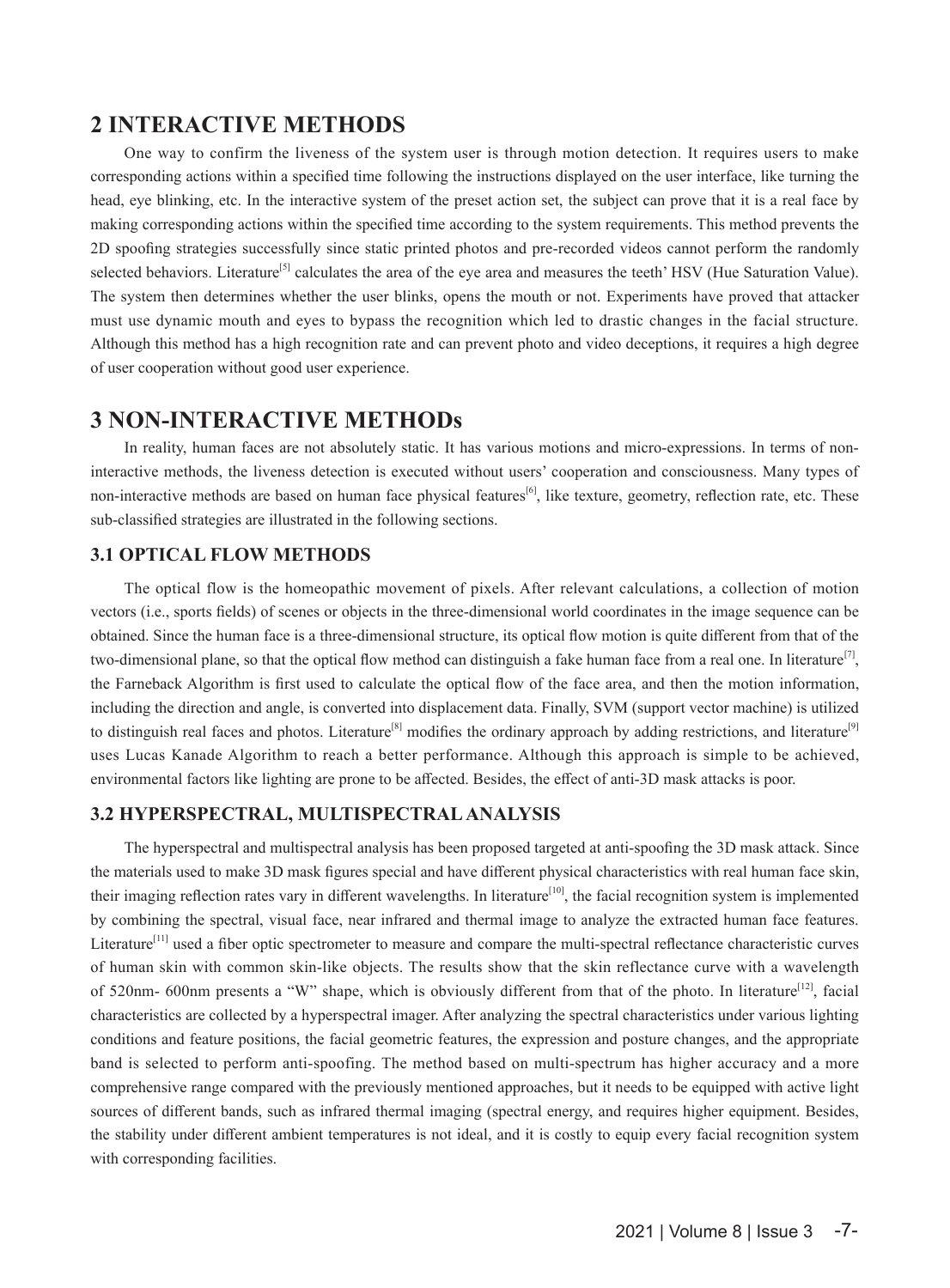## **3.3 CONVOLUTIONAL NEURAL NETWORKS**

CNN (Convolutional neural network), as a widespread technique in the artificial intelligence field, appeals to tons of researchers to dig into its further applications. This technique is also used in the facial recognition region. Since the structure of the CNN is vulnerable to deliberate attacks, some defense ways like enhancing the network structure and feature extraction steps are proposed to improve its performance. In literature<sup>[13]</sup>, the CNN is initially imposed for face anti-spoofing. In the next phase, improved methods based on CNN are then emerging. Literature<sup>[14]</sup> illustrates an approach that combined the DCT with CNN to deal with the extracted features of human faces. The face feature value is first fused with the CNN. After weighted fusion of global features and local features, the resulting image is input into CNN. Except for the conventional CNN methods, literature<sup>[15]</sup> also proposes a methodology that combined motion detection (eye blinking) with CNN for anti-spoofing. In literature<sup>[16]</sup>, researchers added an extra lip motion detection into the system and combined it with CNN. Similar multi-method fusion strategies are also proposed: Another way for anti-spoofing is to improve the existing deep learning algorithms to raise the defense ability. Literature<sup>[17]</sup> compares the performance with CNN and an adjusted model named (LRF)-ELM (local receptive field). Literature<sup>[18]</sup> combines the method of nonlinear diffusion with CNN to enhance the anti-fraud performance. It is now proved by tons of researchers that CNN promotes facial anti-spoofing methods through various approaches with satisfying results. However, due to the excessive number of parameters, the neural network often has an over-fitting phenomenon, which causes the accuracy of the test to be reduced. Secondly, the use of CNN requires a large amount of data, which costs a lot in gathering, labeling, cropping, and other pretreatments. This leads to increasing research costs.

## **3.4 TEXTURE DETECTION**

The texture feature contains the regular distribution of gray values formed by the repeated arrangement of objects on the image. The fake face image is generally made by more than one collection. Therefore, the local highlights, shadow changes, and blur degrees of the image will differ from the real one. In the texture detection method, the image of the human face is first converted to the frequency domain using the two-dimensional Fourier transform, and the highfrequency components of the two-dimensional photo are less than the real human face. In the literature<sup>[19]</sup>, by analyzing the joint information of texture and color, studying brightness and chroma channels, it is found that the research method based on color texture is better than gray texture. This method is susceptible to noise, more sensitive to changes in illumination, and the accuracy of high-quality photo recognition is reduced.

#### **3.5 MICRO MOTION DETECTION**

Real human faces are not absolutely static. Micro-expression, including eyeball rotation and facial muscle contraction, can be used as a basis for live detection. It can be analyzed by zooming in on the micro-movements of the joint. Literature<sup>[20]</sup> proposed a combination of DMD, local binary pattern (LBP), and a classification pipeline with a histogram intersection core composed of support vector machines (SVM). DMD captures visual dynamics in fixedsize images, LBP can effectively capture dynamic patterns, and SVM is considered an ideal general classification tool. This mode can effectively extract dynamic information to obtain temporal dynamic characteristics and capture coherent spatial structure.

#### **3.6 DEPTH INFORMATION**

To enhance the system's robustness against attacks, more sophisticated anti-spoofing techniques can verify the three-dimensionality of the face captured by the device, such as by laser scanning. Literature<sup>[21]</sup> proposes a method based on three-dimensional photoelectric scanning. About 8000 feature points are obtained and curvature of features are calculated. However, the accuracy of this method decreases when folding the image, and the recognition effect of the 3D mask deception method is flawed. Its prominent advantage is that there is no need for excessive user interaction, and the user experience is greatly improved compared to the interactive recognition mode.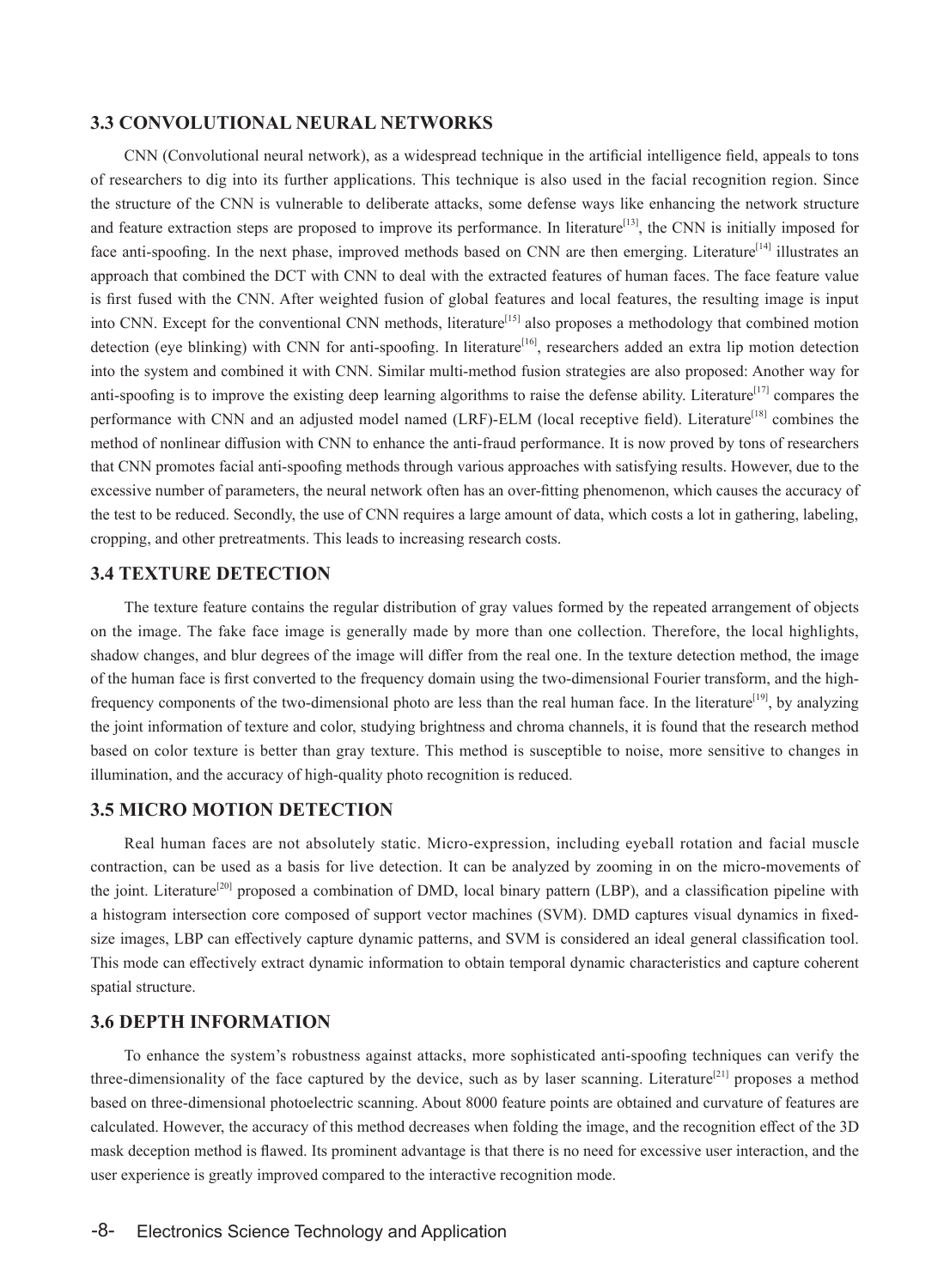#### **3.7 PUPIL RECOGNITION**

Literature<sup>[22][23]</sup> developed a pupil direction observation system for anti-spoofing in the face recognition system. First, the Haar cascade classifier is combined with a specially trained eye region detection classifier to extract the eye region from the real-time camera. The Kanade-Lucas-Tomasi (KLT) algorithm is used to extract and track feature points to minimize head movement and obtain a stable eye area. This method is a low-cost security solution. The KLT algorithm is used to solve the problem of providing a stable eye frame for the algorithm while also reducing the calculation time and improving the algorithm's performance.

## **4 CONCLUSION**

Although there are many methods of facial recognition and liveness detection in the current state, they still own advantages and disadvantages. However, these issues can be inevitably tackled in both practical and theoretical ways. In the process of analyzing existing methods, it is found that the appropriate and efficient technology should satisfy the following requirements: (1) less user interaction to improve users' experience; (2) the restricted cost and requirements for the practical equipment; (3) improved accuracy and speed to distinguish real and fake faces; (4) the better safety performance in the applications; (5) less influenced by the environmental factors, such as light, with better performance in multi-scene usage. Therefore, it can be concluded that the future of facial recognition has excellent potential, and research based on the above conditions will also become the mainstream direction of facial recognition technology.

# **References**

- [1] N. Erdogmus and S. Marcel, "Spoofing Face Recognition With 3D Masks," in IEEE Transactions on Information Forensics and Security, vol. 9, no. 7, pp. 1084-1097, July 2014.
- [2] Z. Zhu, Y. Lu and C. Chiang, "Generating Adversarial Examples By Makeup Attacks on Face Recognition," 2019 IEEE International Conference on Image Processing (ICIP), 2019.
- [3] Y. Zhong and W. Deng, "Towards Transferable Adversarial Attack Against Deep Face Recognition," in IEEE Transactions on Information Forensics and Security, vol. 16, pp. 1452-1466, 2021.
- [4] X. Lin et al., "Exploratory Adversarial Attacks on Graph Neural Networks," 2020 IEEE International Conference on Data Mining (ICDM), 2020, pp. 1136-1141.
- [5] A. K. Singh, P. Joshi and G. C. Nandi, "Face recognition with liveness detection using eye and mouth movement," 2014 International Conference on Signal Propagation and Computer Technology (ICSPCT 2014), Ajmer, 2014, pp. 592-597.
- [6] E. Jiang, "A review of the comparative studies on traditional and intelligent face recognition methods," 2020 International Conference on Computer Vision, Image and Deep Learning (CVIDL), 2020, pp. 11-15.
- [7] Huang Jiankai. Research on living detection technology of face recognition [D]. Wuhan: Central China Normal University, 2018.
- [8] W. Guojiang, Y. Guoliang and F. Kechang, "Facial Expression Recognition Based on Extended Optical Flow Constraint," 2010 International Conference on Intelligent Computation Technology and Automation, 2010, pp. 297- 300.
- [9] B. K. Dehkordi and J. Haddadnia, "Facial expression recognition in video sequence images by using optical flow," 2010 2nd International Conference on Signal Processing Systems, 2010, pp. V1-727-V1-730.
- [10] B. K. Dehkordi and J. Haddadnia, "Facial expression recognition in video sequence images by using optical flow," 2010 2nd International Conference on Signal Processing Systems, 2010, pp. V1-727-V1-730.
- [11] Hu Miaochun. Robust Multispectral Features for Face Liveness Detection [D]. ejing: Beijing Jiaotong University,2015.